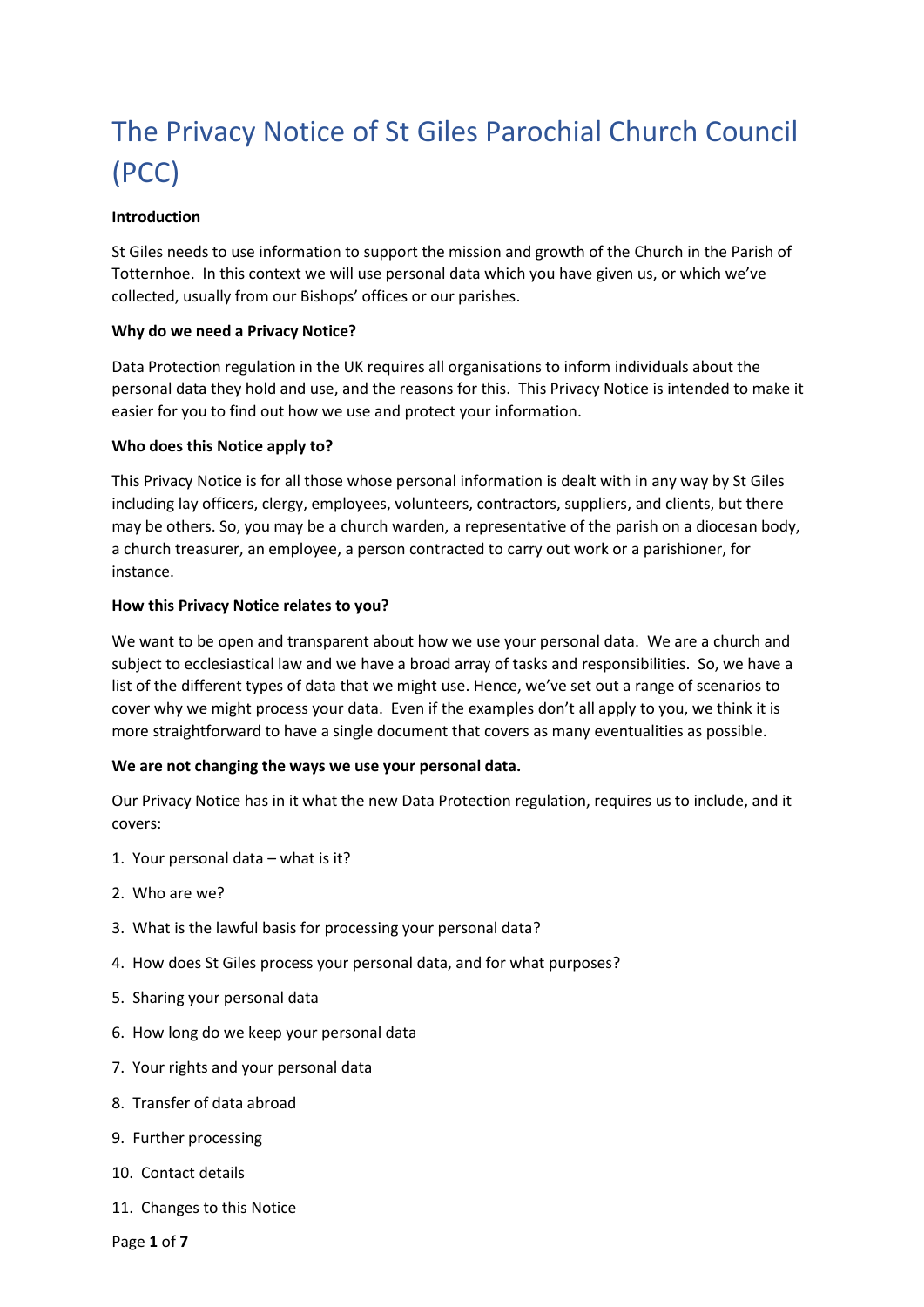#### **Do you hold lots of information about me?**

Only a limited amount of the examples in this Notice will apply to you. This will generally be data you have given us, and relevant information collected to enable us to carry out our role. However, because the Notice is for everyone, the list under section 4 about the purposes for which we use personal data is rather long.

# Privacy Notice

#### **1. Your personal data – what is it?**

"Personal data" is any information about a living individual which allows them to be identified from that data (for example a name, photographs, videos, email address, or address). Identification can be by the information alone or in conjunction with any other information. The processing of personal data is governed by the European General Data Protection Regulation 2016/679 (the "GDPR"), implemented in the UK by the Data Protection Act 2018, and other legislation relating to personal data and rights such as the Human Rights Act 1998. The purpose of the legislation, and the aim of this Notice, are to make sure your information is used fairly, lawfully and transparently.

#### **2. Who are we?**

This Privacy Notice is provided to you by the PCC of St Giles, Totternhoe, who are the data controller for your data, which we hold and use. This means that we, the PCC, are responsible to you for how we process your data and for what purposes. The Vicar and other licensed clergy are regarded as separate data controllers for the purposes of the GDPR and this Notice also reflects their use of personal data.

#### **3. What is the lawful basis for processing your personal data?**

The GDPR requires specification in the Privacy Notice of the lawful basis for processing personal data. Below are the lawful bases which are relevant for our processing activities;

- legitimate interests, or the legitimate interests of a third party (such as another organisation in the Church of England)
- compliance with a legal obligation
- performance of a contract, or to take steps to enter into a contract
- to protect a person's vital interests
- where consent has been obtained

Processing is necessary for carrying out obligations under ecclesiastical, employment, health and safety, social security or social protection law, or a collective agreement.

Religious organisations are also permitted to process information which reveal a person's religious beliefs, to administer membership or contact details, provided: -

- o the processing relates only to members or former members (or those who have regular contact with it in connection with those purposes); and
- o there is no disclosure to a third party without consent.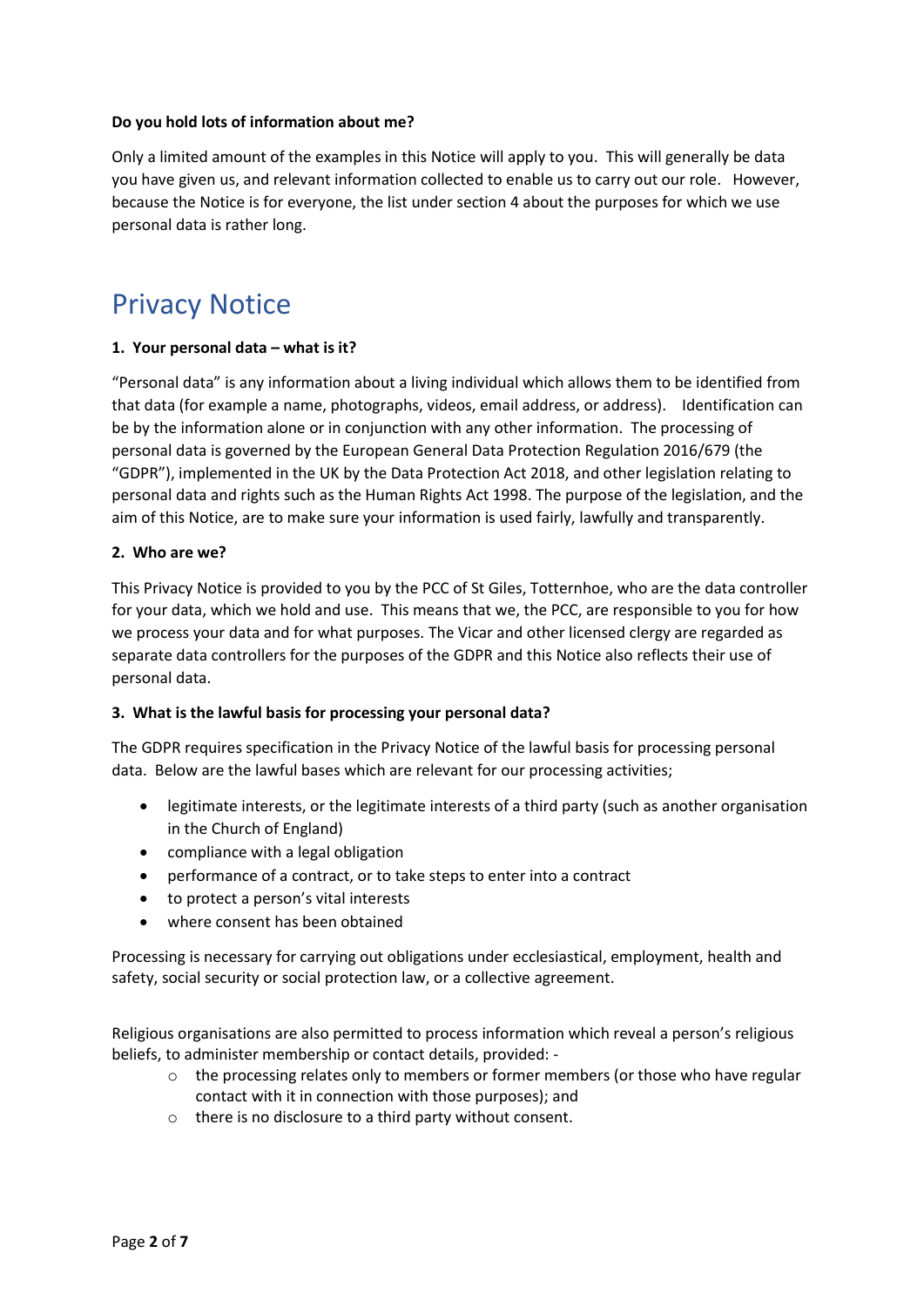#### **4. How does the PCC process personal data?**

The PCC will comply with its legal obligation to keep personal data up to date; to store and destroy it securely; not to collect or retain excessive amounts of data; to keep personal data secure; and to protect personal data from loss, misuse, unauthorised access and disclosure and to ensure that appropriate technical measures are in place to protect personal data. We use your personal data for purposes included amongst the following:

#### *Overall purposes*

a) To enable us to meet all legal and statutory obligations.

b) To deliver the Church's mission to our community, and to carry out any other voluntary or charitable activities for the benefit of the public as provided for in our statutory framework.

c) To promote and assist the mission and growth of the Church of England in the Diocese of St Albans whatever for the time being shall be the area of the Diocese called "the Diocese of St Albans", and in particular to organise and provide funds for departments of the Church's work.

d) To carry out comprehensive safeguarding procedures (including due diligence and complaints handling) in accordance with best safeguarding practice from time to time with the aim of ensuring that all children and adults-at-risk of abuse or neglect are provided with safe environments.

#### *In carrying out our overall purposes*

e) To administer the necessary parish, deanery, archdeaconry and diocesan membership records, events and activities, e.g. re: Clergy and lay people – for those involved in governance bodies at parish, benefice, deanery and diocesan area levels. We use the information you have provided on the lawful basis of legal obligation to support the work of the statutory bodies, such as the Synod; and for our legitimate interests, to take forward significant work relating to the sub-committees and groups, which enable us to carry out our roles effectively. Without such information it would not be possible for us to function effectively in our roles for your church. To fundraise and promote the interests of the church e.g. information supplied by donors to use in supporting our work.

g) To maintain our own accounts and records. e.g. re: Contractors, suppliers and tenants – for putting agreements in place, invoicing and making payments. Personal data held in this regard forms part of our contractual arrangements with you.

h) To seek your views or comments.

I) To notify you of changes to our services, events and role holders. e.g. those who sign up to receive magazines and/or newsletters.

j) To send you communications which you have requested, or that may be of interest to you. These may include information about campaigns, appeals, or other fundraising activities. e.g. those who make donations to the PCC.

k) To process a grant or application.

l) To enable the clergy/church officers to undertake pastoral care duties as appropriate.

m) To manage our employees, volunteers and contractors. We will process data about individuals for legal, health and safety, HR, administrative and management purposes and to enable us to meet our legal obligations. During the course of employment information employees have given us may be shared with other PCC officers and our external agents (e.g. our financial auditors) to enable us to manage their employment and comply with our policies and procedures, e.g. prevention of illegal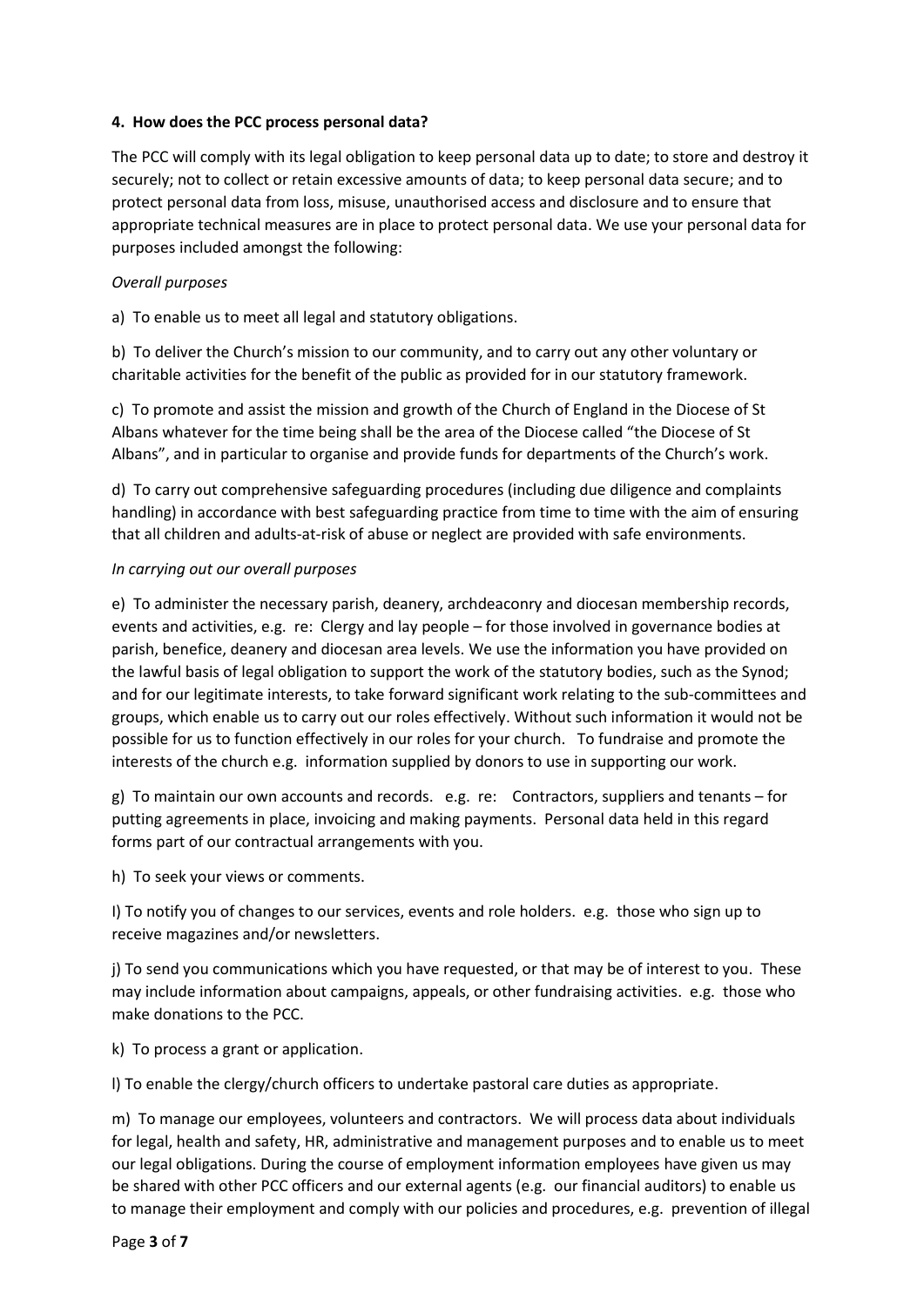working, disciplinary, grievance, and performance management policies. Personal information will be held securely in compliance with our retention/data deletion policy and where relevant, individual policies which reflect these arrangements.

n) We may process special categories of personal data relating to individuals including, for example as appropriate:

- to comply with health and safety legislation, for example to inform a risk assessment and put in place risk management measures to protect your personal health and/or safety, or to record details of an incident you have been involved in for legal or insurance purposes;
- information about a physical or mental health condition in order to monitor sick leave and take decisions as to the individual's fitness for work;
- the individual's racial or ethnic origin or religious or similar diversity data in order to monitor compliance with equal opportunities legislation;
- in order to comply with legal requirements and obligations to third parties.

o) Our processing may include the taking of photographs, filming and live streaming of particular events for use in promotional or training events, and which may appear in promotional material and/or on our website. Our website is also accessible from overseas.

p) Our processing may include the use of CCTV systems for the prevention and prosecution of crime.

# **5. Sharing your personal data**

Your personal data will be treated as strictly confidential. It will only be shared with third parties including other data controllers where it is necessary for the performance of the PCC's tasks or where you first give us your prior consent. Where relevant, it is possible that we will need to share your data with:

- The Bishops of the Diocese of St Albans;
- PCCs and incumbents of parishes in the Diocese;
- PCCs and incumbents in the North Chilterns Group of Parishes;
- PCCs in the Benefice Totternhoe, Stanbridge and Tilsworth;
- Other ordained or lay persons nominated or licensed by the bishops of the Diocese of St Albans to support the mission of the Church in the diocese;
- The appropriate bodies of the Church of England;
- Our agents, advisers and contractors. For example, we use a commercial printer to print our magazine on our behalf;
- Other persons or organisations operating within the Diocese of St Albans.

# **6. How long do we keep your personal data?**

We keep data in accordance with the guidance set out in the guide "Keep or Bin: Care of Your Parish Records" which is available from the Church of England website<sup>1</sup>.

In general, we will endeavour to keep data only for as long as we need it. This means that we may delete it when it is no longer needed, in line with our approach to data retention. We will keep some records permanently if we are legally required to do so. We may keep some other records for an extended period of time.

**.** 

<sup>1</sup> https://www.churchofengland.org/more/libraries-and-archives/records-management-guides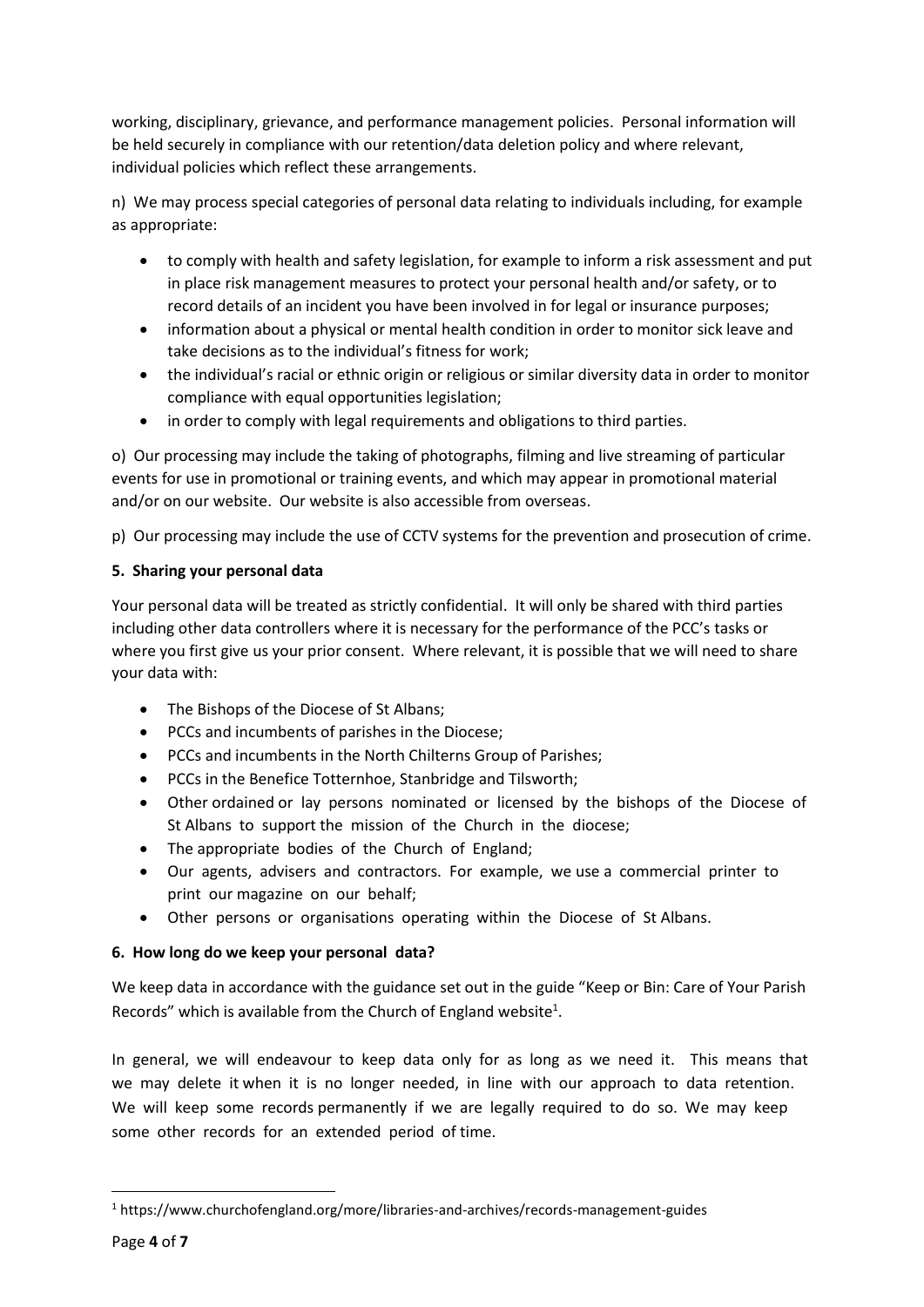Specifically, we retain electoral roll data while it is still current; gift aid declarations and associated paperwork for up to 6 years after the calendar year to which they relate; and parish registers (baptisms, marriages, funerals) permanently.

# **7. Your rights and your personal data**

Unless subject to an exemption under the GDPR, you have the following rights with respect to your personal data:

- a) To access information, we hold on you and to request a copy of your personal data you can contact us in writing at any time (see 10. Contact Details).
- b) To correct and update the information we hold on you we will make relevant changes.
- c) To have your information erased you can request deletion.
- d) To restrict the processing of your data you can object to your data being used.
- e) To moving your data (data portability) you can request data transfer.
- f) To withdraw your consent, where consent was sought this can be at any time.
- g) To object to the processing of personal data where applicable.
- h) The right, where there is a dispute in relation to the accuracy or processing of your personal data, to request a restriction is placed on further processing.
- i) To lodge a complaint with the Information Commissioners Office.

When exercising any of the rights listed above, in order to process your request, we may need to verify your identity for your security. In such cases we will need you to respond with proof of your identity before you can exercise these rights.

# **8. Transfer of Data Abroad**

In general, we do not transfer personal data abroad. However, where this does occur, any electronic personal data transferred to countries or territories outside the EU will only be placed on systems complying with measures giving broadly equivalent protection of personal rights either through international agreements or contracts approved by the European Union.

# **9. Further processing**

If we wish to use your personal data for a new purpose, not covered by this Privacy Notice, then we will provide you with a new notice explaining this new use prior to commencing the processing and setting out the relevant purposes and processing conditions. Where applicable and whenever necessary, we will seek your prior consent to the new processing.

# **10. Contact Details**

Please contact us if you have any questions about this Notice or the information we hold about you or to exercise all relevant rights, queries or complaints at:

St Giles PCC Secretary, c/o The Vicarage, Mill Road, Stanbridge, Leighton Buzzard. LU7 9HX

You can contact the Information Commissioners Office on 0303 123 1113 or via email <https://ico.org.uk/global/contact-us/email/> or at the Information Commissioner's Office, Wycliffe House, Water Lane, Wilmslow, Cheshire. SK9 5AF.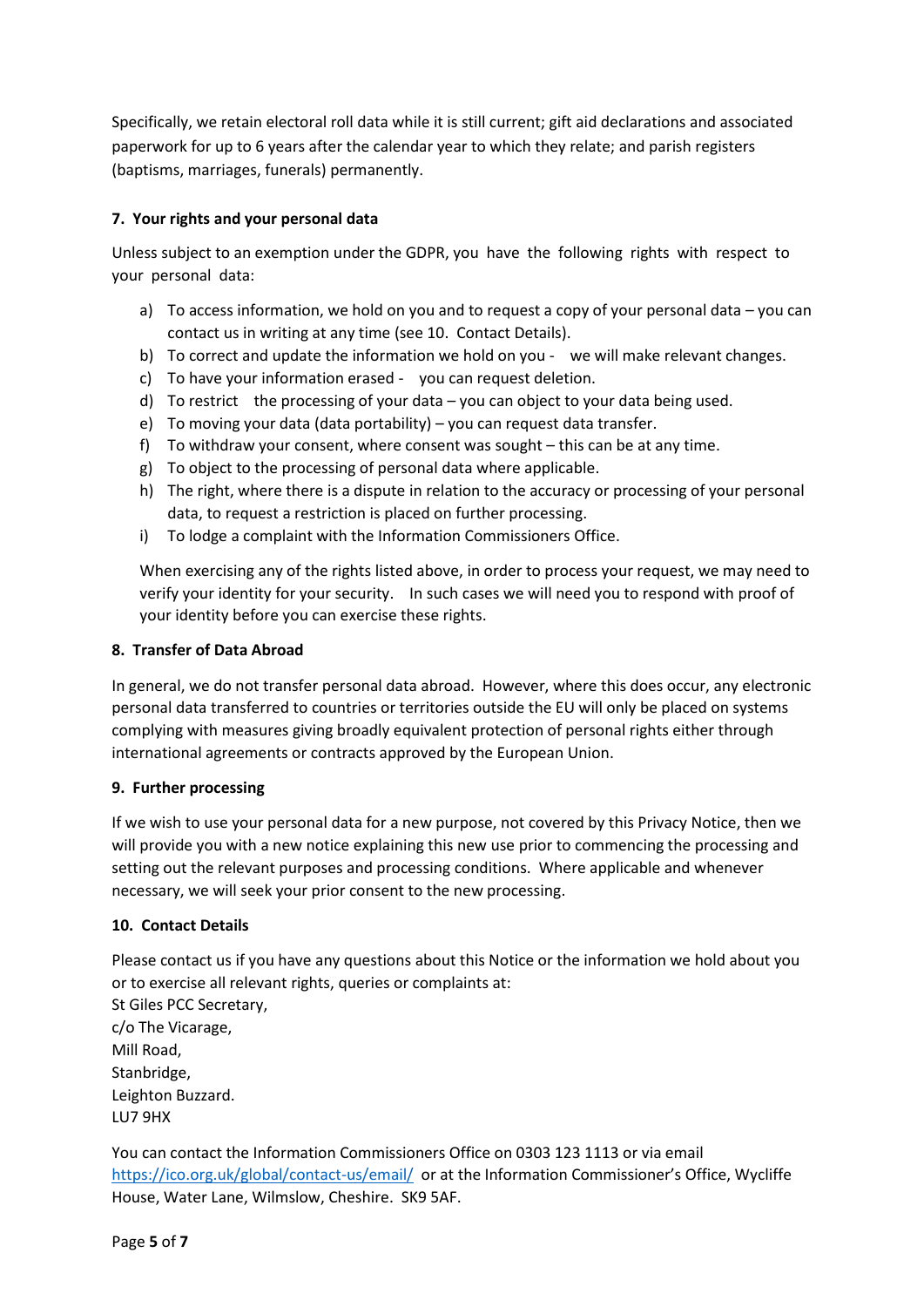We will keep this Privacy Notice under regular review and we will place any updates on this web page: www.TST/

This Notice was updated in August 2018 and approved by the PCC on Monday 10 September 2018.

Signed:

 $\overline{A}$ 

Revd. Kaushal David